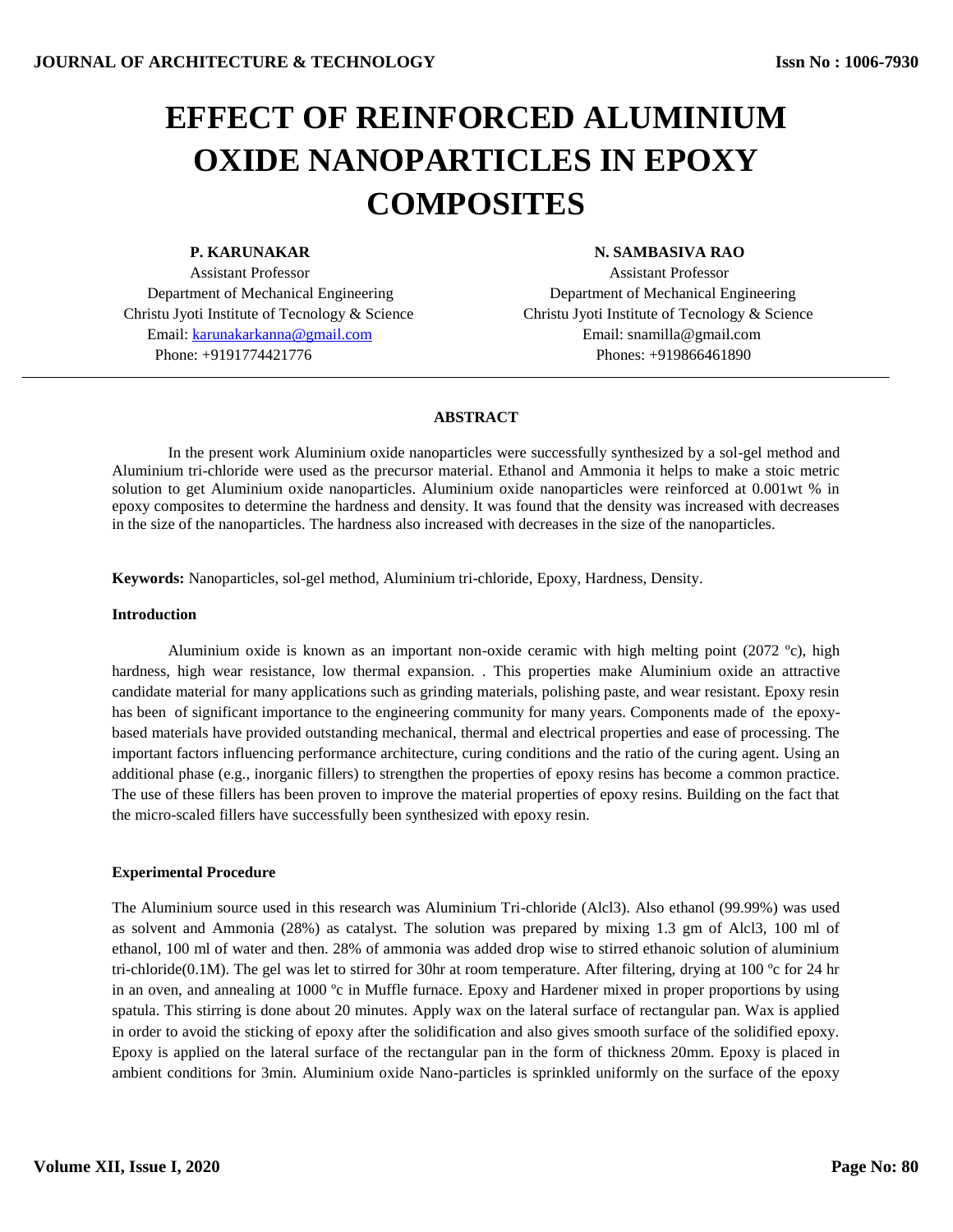# **JOURNAL OF ARCHITECTURE & TECHNOLOGY**

layer. Later another layer of epoxy is applied on the Aluminium oxide Nano-particles and allows it to solidify. After 36 hours, the obtained composite material is tested to hardness number by Rockwell hardness testing machine.





Aluminium tri-chloride liquid Aluminium Oxide stirring machine







Aluminium oxide Nanoparticles Aluminium Oxide gel Filtering





Figure1. show the Aluminium oxide nanoparticles. These particles were synthesized by sol-gel technique. The precursor material used here is Aluminium tri-chloride (AlCl3). Ethanol and Ammonia used as solvent and catalyst respectively.



**Fig.1.Aluminium oxide nanoparticles**

Figure2. show Epoxy and Hardener mixed in proper proportions by using spatula. This stirring is about 15-20 minutes. Interruption in stirring may cause solidifying the epoxy in the hardener before applying the Aluminium oxide nanoparticles in its matrix.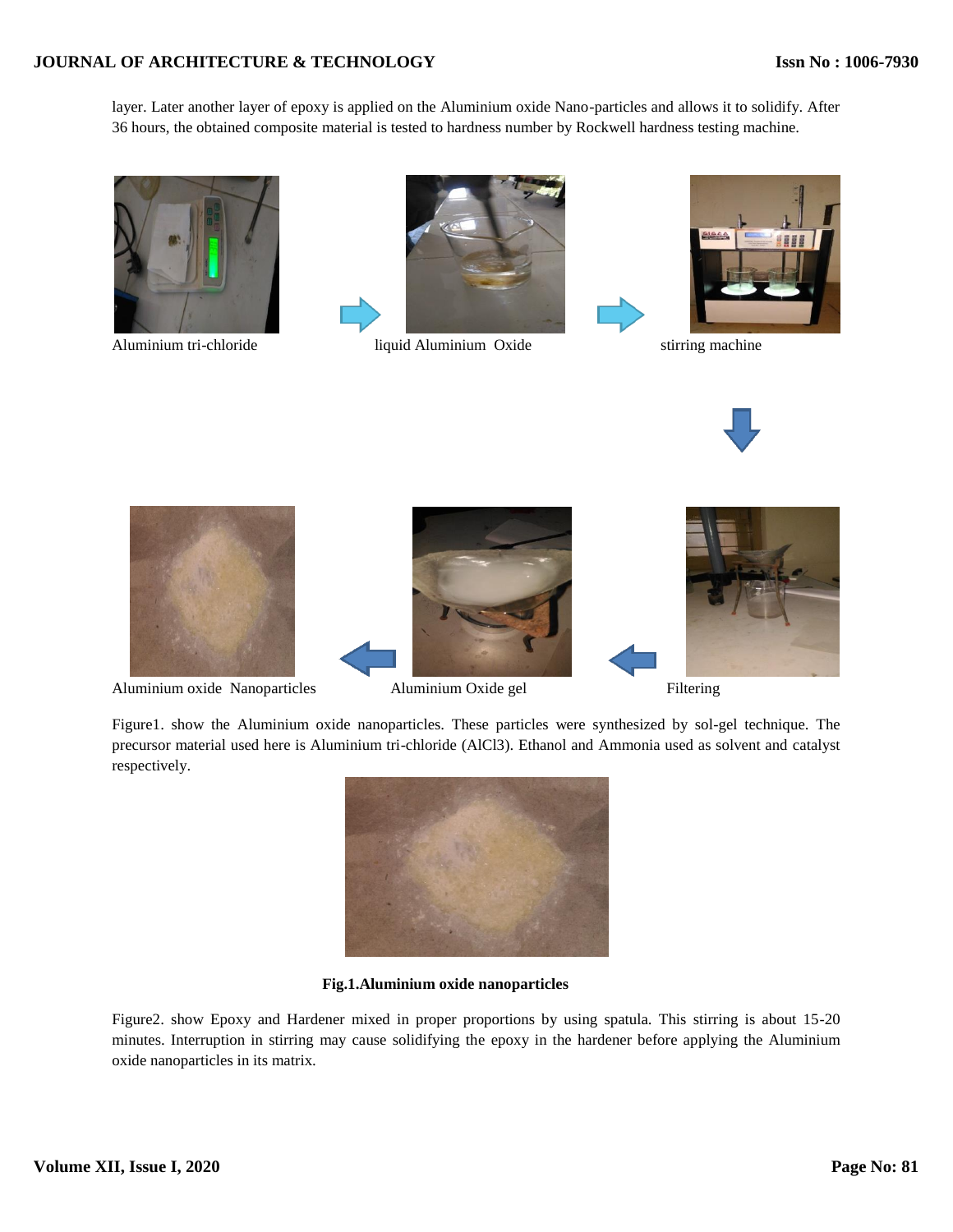

**Fig.2.Epoxy-hardener mixture**

Figure3. Show applying wax on the lateral surface of rectangular pan. Wax is applied in order to avoid the sticking of the Epoxy to the lateral surface of the rectangular pan. Waxing also helps in easy removal of epoxy after the solidification and also gives smooth surface of the solidified epoxy.



**Fig.3.Applying wax**

Figure4. show epoxy is applied on the lateral surface of the rectangular pan in the form of layer of thickness 20mm. Epoxy is placed in ambient conditions for 3min.



**Fig.4.Forming epoxy layers**

Figure 5. show the dispersion of the Aluminium oxide nanoparticles on the epoxy layer. Aluminium oxide nanoparticles are sprinkled on the epoxy throughout the area. This is done at ambient conditions for 20 minutes and allow it for solidification.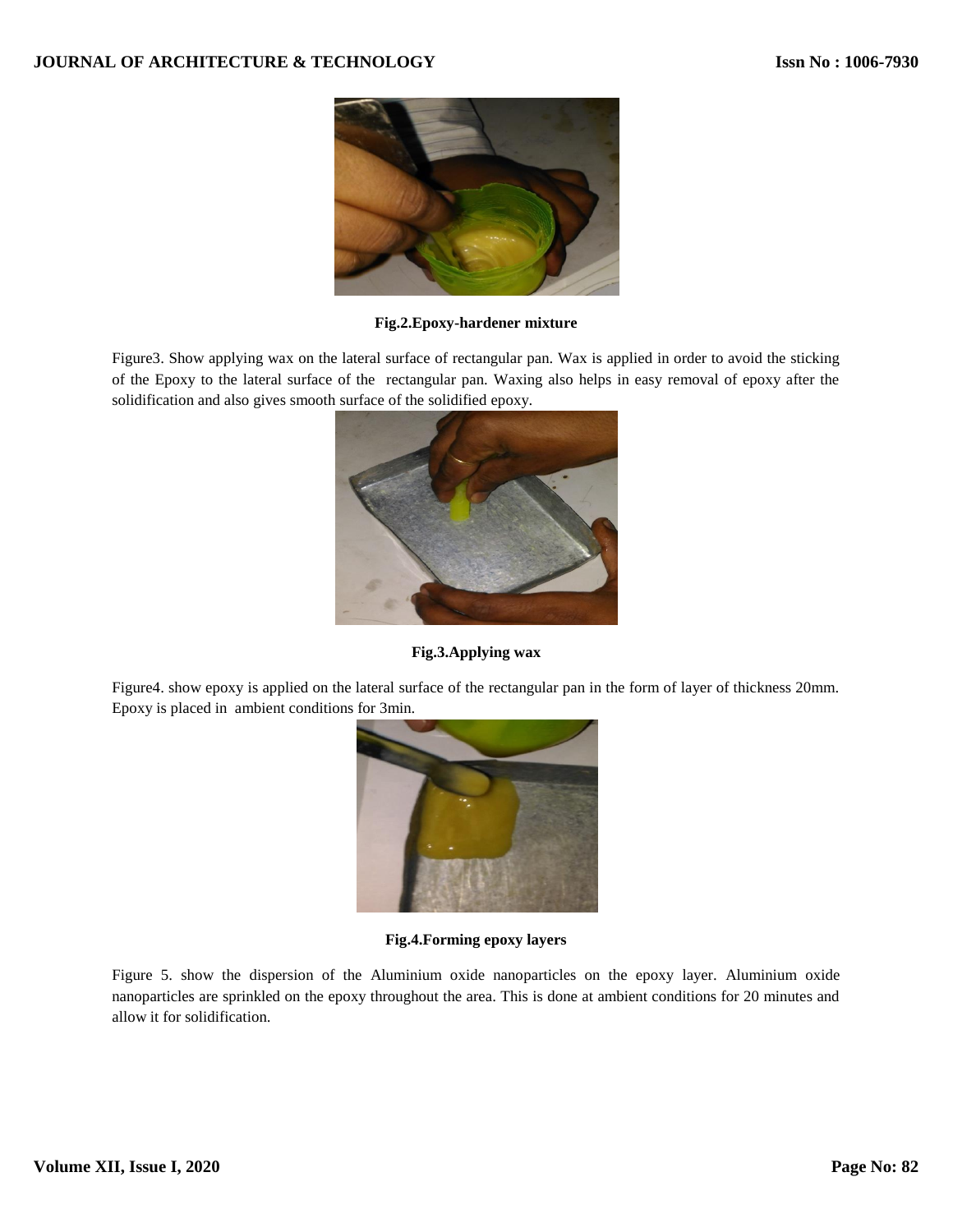

# **Fig.5. Aluminium oxide nanoparticles on Epoxy layer**

Figure 6. shows the reinforcing the Aluminium oxide Nano particles in the matrix of two layered Epoxy composites.



# **Fig 6 Double layered Nano particles on Epoxy**

Figure7. Shows clearly the dispersion of Aluminium oxide Nano particles in between the two epoxy layers after solidification. Then this specimen is cut transection to observe the Nano particle layer in between the epoxy



**Fig 7. Transection view of two layered epoxy composites**

Figure8. show the Rockwell hardness testing machine testing the hardness number of epoxy compositions with dispersion of single layers Aluminium oxide Nano particles. We take red scale reading as hardness number. Taking the hardness number with respective to the load shown in Table 1 &Table 2

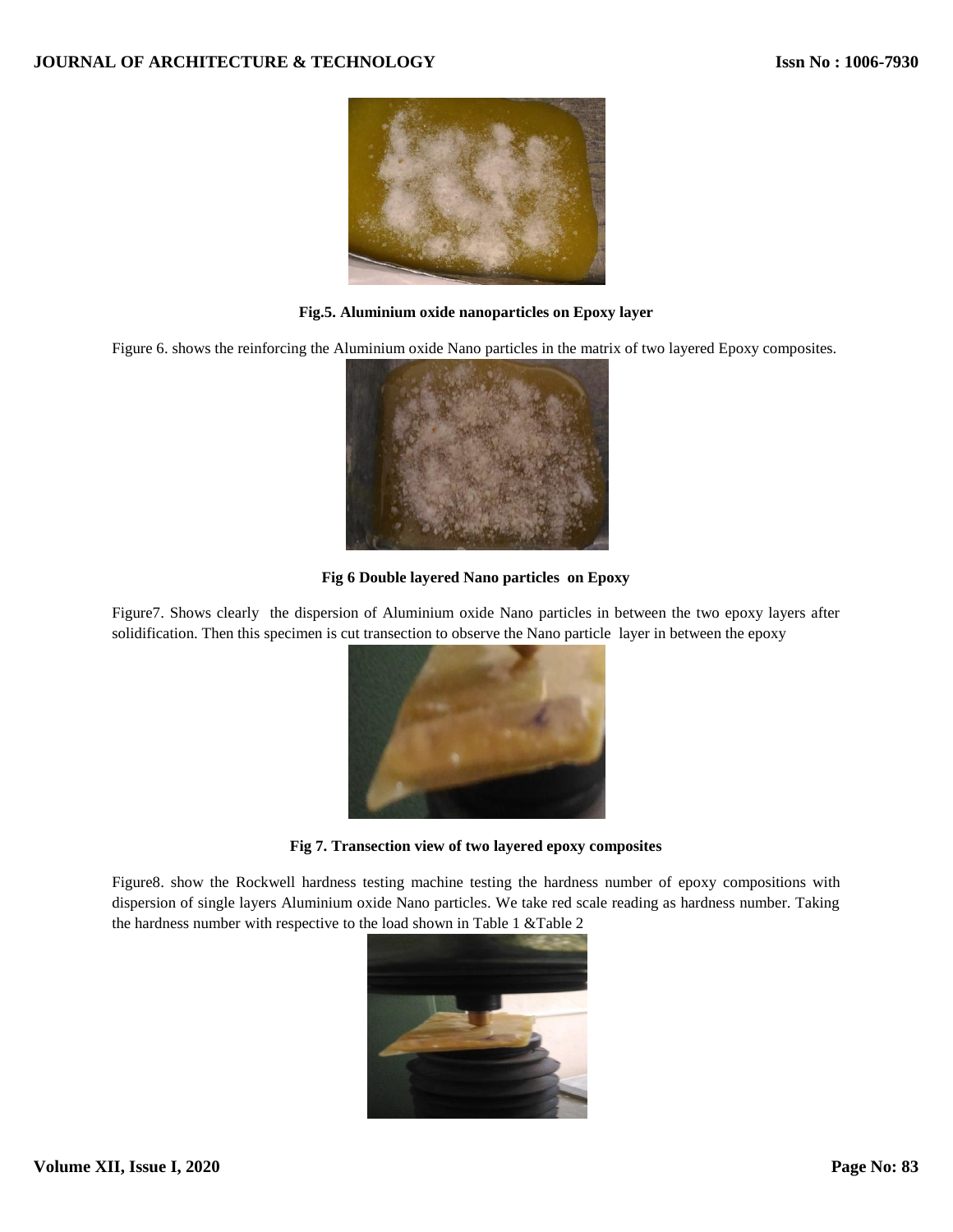#### **Fig 8. Rockwell Hardness testing machine**

#### **Result and Discussions**

Table1. Shows the reading of the hardness number of the epoxy layers which are reinforced by the Aluminium oxide nanoparticles with respective to the applied load with wt% 0.002 Aluminium oxide nanoparticles

| S.no | Wt % of Aluminium oxide<br>nanoparticles | <b>Density</b> | Load | <b>Hardness</b><br>$\mathbf{n}\mathbf{o}$ |
|------|------------------------------------------|----------------|------|-------------------------------------------|
| 1    | 0.002                                    | 3.67           | 60   | 22                                        |
| 2    | 0.002                                    | 3.67           | 100  | 17                                        |
| 3    | 0.002                                    | 3.67           | 150  | 12                                        |

#### **Table 1. Hardness varying with applied load**

Table1. Shows the reading of the hardness number of the epoxy layers which are reinforced by the Aluminium oxide Nano particles with respective to the applied load with wt% 0.001 Aluminium oxide nanoparticles

| S.no | Wt % of Aluminium oxide<br><b>Nano particles</b> | <b>Density</b> | Load | <b>Hardness</b><br>$\mathbf{n}\mathbf{o}$ |
|------|--------------------------------------------------|----------------|------|-------------------------------------------|
| 1    | 0.001                                            | 3.67           | 60   | 21                                        |
| 2    | 0.001                                            | 3.67           | 100  | 15                                        |
| 3    | 0.001                                            | 3.67           | 150  | 11                                        |

| Table 2. Hardness varying with applied load |  |  |  |  |  |
|---------------------------------------------|--|--|--|--|--|
|---------------------------------------------|--|--|--|--|--|

#### **Conclusion**

From the experimental work the following major conclusion were drawn:

The density of the aforesaid Epoxy composites was increased with decrease in the size of nanoparticles. The hardness also increased with decrease in the size of Nano particles. The hardness increased the wt% of Aluminium oxide nanoparticles and density also increase with increasing the wt% of Aluminium oxide nanoparticles

# **References**

[1] Q. Wang, Q. Xue, W. Liu, W. Shen, J. Xu, The effect of particle size of Nano-meter Al2O3 on the tri- bological behaviour of PEEK, Wear 198 (1996) 216–219.